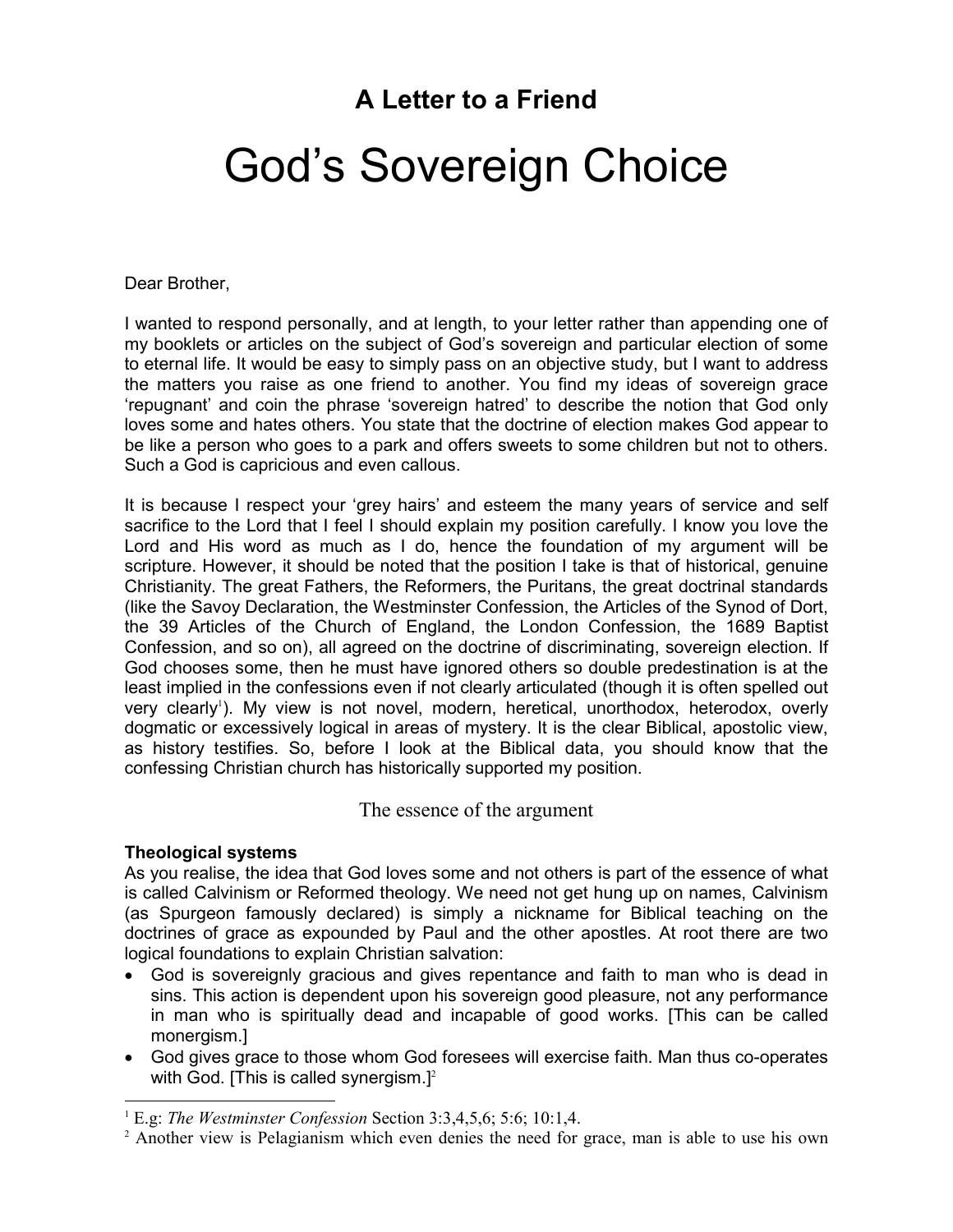In history, the main synergistic champions were Jacob Arminius and his followers (Arminians, 16th century onwards), and the Semi-Pelagians of the 5th century, (though the Roman Catholic church teaches a variant of Semi-Pelagianism).

So the essence of the problem is: does man contribute to his salvation (synergism e.g. Arminianism) or not (monergism e.g. Calvinism). Each system is summarised in 5 points which hang together. One cannot be theologically consistent and try to adopt bits from one and bits of the other. One is either monergistic or synergistic.

| Arminianism                                      |
|--------------------------------------------------|
| Man has innate ability to respond to the Gospel. |
| God chooses those who have faith themselves.     |
| Christ dies for everyone who ever lived.         |
| The call of the Gospel goes equally to all.      |
| Saints can fall away and be damned.              |
|                                                  |

#### **The doctrines of grace**

That God only loves some people is a natural outflow from the doctrine of Limited Atonement. Salvation is based on God's love, God saves those whom he loves (1 Jn 4:10). If Jesus only dies for his people, not all, then God only loves some and not all.

As I said, the doctrines of grace hang together, they are mutually consistent, each depends upon the others. Man is dead in sin and, therefore, cannot save himself (Eph 2:1). God the Father initiates salvation by choosing certain people out of his good pleasure, despite their sin. This choice has nothing to do with their abilities or character (Rm 8:28-33; Eph 1:4-5). Jesus, the second person of the Trinity and God's eternally begotten Son, covenanted to be the saviour of these chosen people before time began. Why would he die for people not chosen to eternal life? God cannot do anything unsuccessful, Jesus only dies for his sheep (Jn 5:21, 10:14ff). The Holy Spirit applies the benefits of the cross of Christ to these elect people by calling them effectually through the universal call of the Gospel. Some people who hear the Gospel respond to an inner motivation, others do not. Those responding are being drawn by the Father (Jn 6:44, 65; Rm 8:14). God's people who have responded to the call to repent are given faith and repentance as a result of an inward work of the Spirit (regeneration, new life) and express the reality of this changed life by manifesting good works prompted by the Holy Spirit. They do not finally fall away (though they may backslide for a time) because the life of God has a preserving power and God is now their Father and protector (Jn 10:27ff; Rm 8:1,29,35).

# **God's immutability**

 $\overline{a}$ 

This shows the flow of God's grace in salvation as reflected in the doctrines of grace. Now, if Jesus does not die for all, and some go to hell and condemnation, how can God love these people? God is immutable, therefore, his will is unchangeable. God does not love people one day and hate them the next. The people in hell are not loved by God, they are suffering his anger. As sinners on earth they are said to be under wrath even before they go to hell: *He who believes in Him is not condemned; but he who does not believe is condemned already, because he has not believed in the name of the only begotten Son of God. ... He who believes in the Son has everlasting life; and he who does not believe the* 

faith to initiate salvation. This is not included because it is not Christian in any sense, despite the fact that some eminent 'Christian' teachers (like Charles Finney) taught versions of it.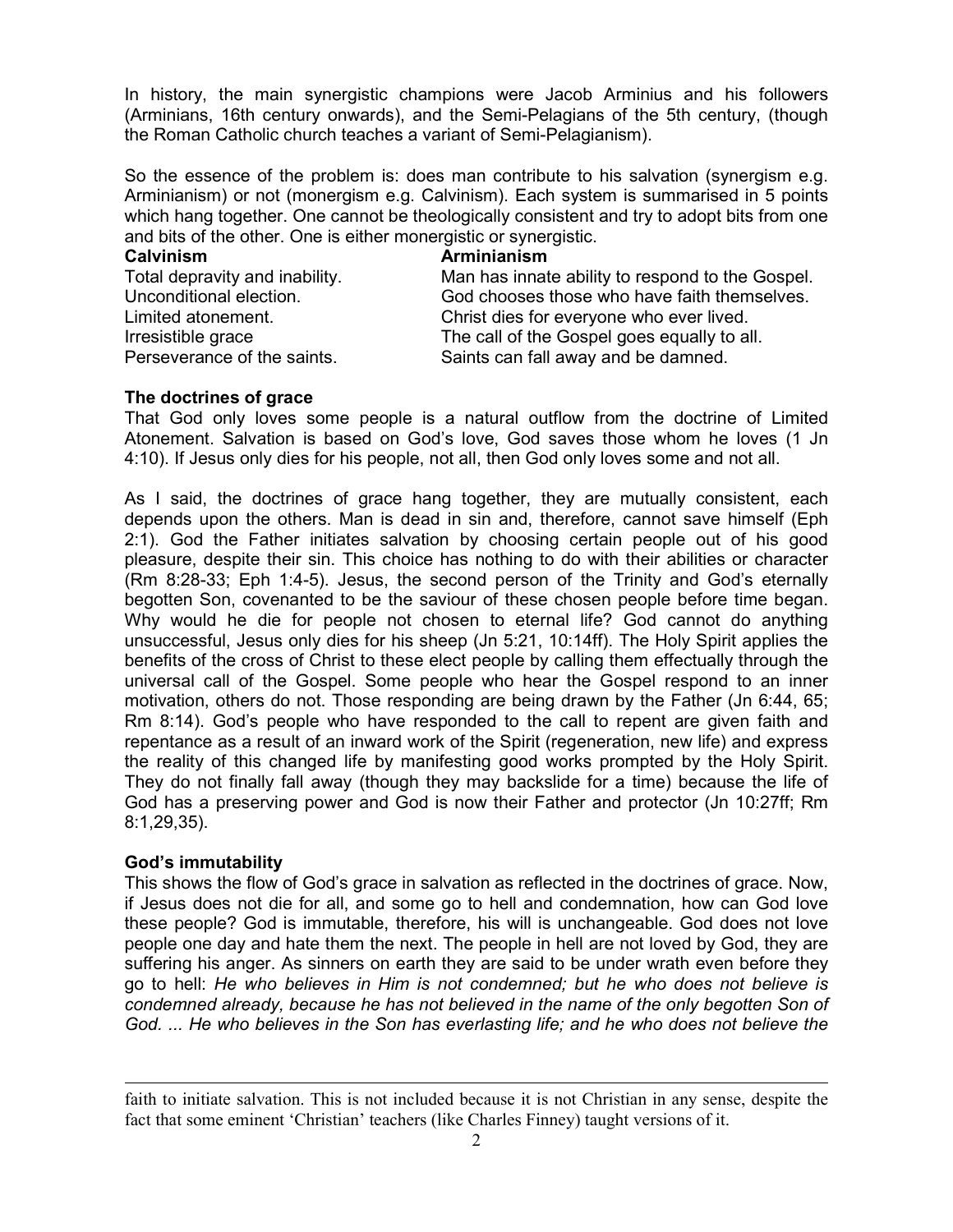Son shall not see life, but the wrath of God abides on him. (Jn 3:18, 36).<sup>3</sup>

# **God's decree**

Furthermore, we are told that salvation is based upon God's love and this is set in his eternal counsel:

*Blessed be the God and Father of our Lord Jesus Christ, who has blessed us with every spiritual blessing in the heavenly places in Christ, just as He chose us in Him before the foundation of the world, that we should be holy and without blame before Him in love, having predestined us to adoption as sons by Jesus Christ to Himself, according to the good pleasure of His will, to the praise of the glory of His grace, by which He has made us accepted in the Beloved. In Him we have redemption through His blood, the forgiveness of sins, according to the riches of His grace which He made to abound toward us in all wisdom and prudence, having made known to us the mystery of His will, according to His good pleasure which He purposed in Himself.* (Eph 1:3-9)

Those that are loved by God are the one's chosen in eternity and placed into Christ his Son. They are loved because Christ is loved; *The Father loves the Son, and has given all things into His hand,* (Jn 3:35). The only persons God loves in this world are those who are in Christ. The rest of the world is doomed to judgment. God loves nothing outside Christ. God's love arises from election because it determines who are sons of God.

Those that are not chosen are condemned for their sins and, consequently, do not have the love of God resting on them, rather the wrath of God rests upon them. How can sinners have God's judicial anger and fatherly love resting upon them at the same time? Elect people, who are sinners before they respond to the Gospel, are seen by God as in Christ, and thus are legally treated as wayward sons even though they do not know it and outwardly appear as enemies. For this reason they are protected and guarded by angels until they are given faith (Heb 1:14).

So there is a sovereign division in the race.

**The Elect** - chosen in eternity to be in Christ, are saved in time and are predestined to salvation. They have the love of God resting on them.

**The Reprobate** (a Biblical word<sup>4</sup>) - are not chosen to be in Christ and are thus chosen to display God's wrath as a judgment on sin. These have the wrath of God resting on them.

# **Double predestination**

What scriptures support this division of mankind?

*"I will have mercy on whomever I will have mercy, and I will have compassion on whomever I will have compassion." So then it is not of him who wills, nor of him who runs, but of God who shows mercy. For the Scripture says to Pharaoh, "For this very purpose I have raised you up, that I may show My power in you, and that My name may be declared in all the earth." Therefore He has mercy on whom He wills, and whom He wills He hardens. You will say to me then, "Why does He still find fault? For who has resisted His will?" But indeed, O man, who are* 

 $\overline{a}$ 

<sup>3</sup> Scriptures are from the NKJV.

<sup>4</sup> As translated by the KJV, it is the Greek word: **avdo,kimoj** [adokimos]; translated as - reprobate 6x, castaway 1, rejected 1. It means: not standing the test, not approved, that which does not prove itself such as it ought, unfit, unproved, spurious, reprobate e.g: Rm 1:28; 2Tim 3:8; Tit 1:16.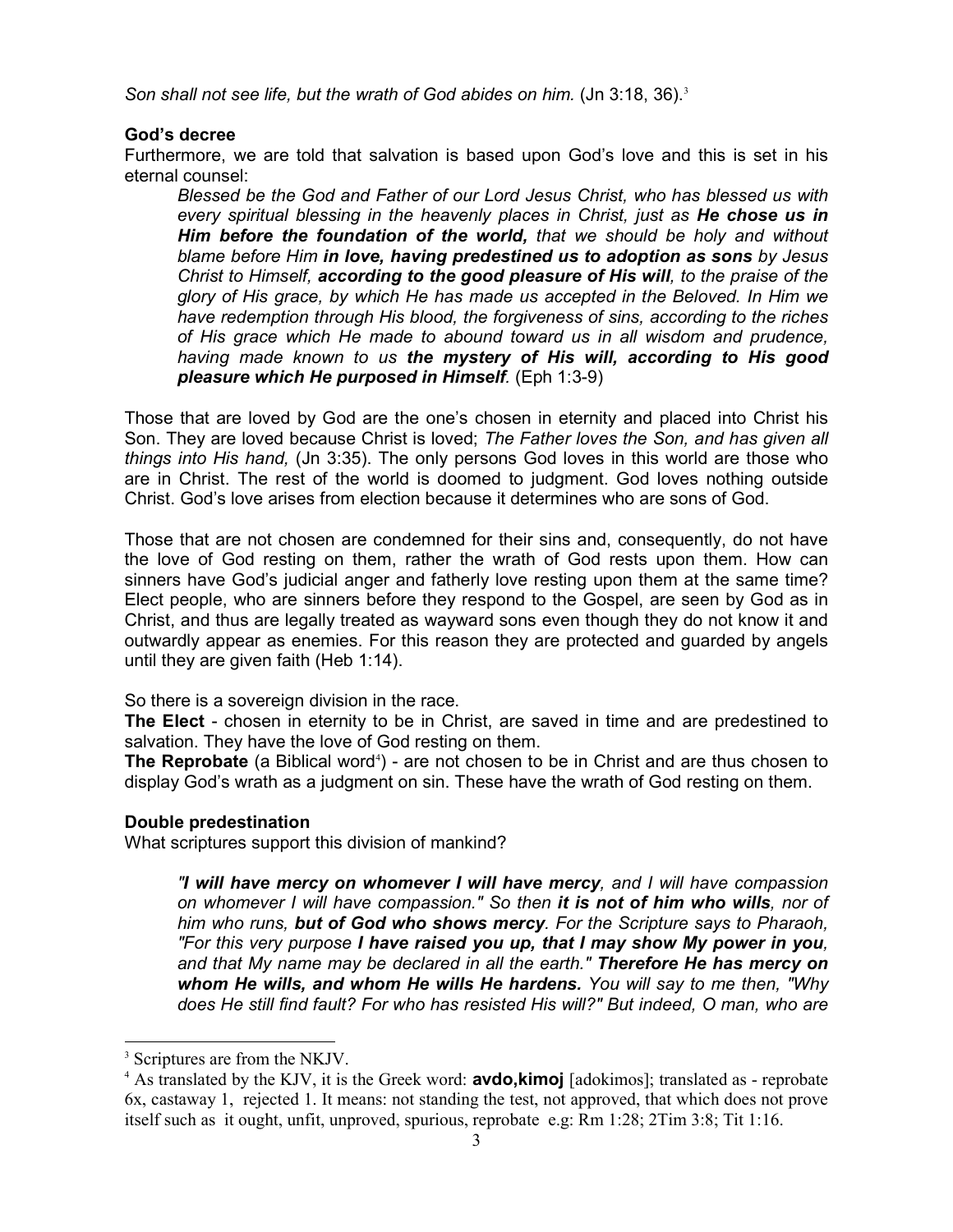*you to reply against God? Will the thing formed say to him who formed it, "Why have you made me like this?" Does not the potter have power over the clay, from the same lump to make one vessel for honor and another for dishonor? What if God, wanting to show His wrath and to make His power known, endured with much longsuffering the vessels of wrath prepared for destruction, and that He might make known the riches of His glory on the vessels of mercy, which He had prepared beforehand for glory.* (Rom 9:15-23)

*For certain men have crept in unnoticed, who long ago were marked out for this condemnation, ungodly men, who turn the grace of our God into lewdness and deny the only Lord God and our Lord Jesus Christ.* (Jude 4; 'marked out' = 'ordained' KJV and means 'to write beforehand', 'to portray in advance') What could be clearer than this? Some are chosen to glory, some to condemnation.

*A stone of stumbling And a rock of offense." They stumble, being disobedient to the word, to which they also were appointed. But you are a chosen generation, a royal priesthood, a holy nation, His own special people.* (1 Pet 2:8-9)

The wicked are appointed to stumble over the Gospel, over Christ. Their disobedience is laid out in eternity. The elect (1 Pet 1:2) on the other hand are God's own special people, his family, on whom he has set his love in Christ.

This is not just a New Testament idea, the Old Testament writers were clear on this subject:

Psalm one encapsulates the themes which follow in the rest of the Psalms and this demonstrates a clear distinction between the righteous and the wicked, half of the Psalm being given to each. The righteous man delights in God and his word and thus prospers; the ungodly face judgment and will perish. They are driven like chaff before a wind and their way is known to the Lord (v4,6) veiled poetic references to their ordained condition. This contrast between the righteous and the wicked is a feature of many Psalms.

*The Lord has set apart for himself him who is godly.* (Ps 4:3) The righteous in the Old Testament are the people whom God sanctified, set apart. The distinction between the godly and the wicked is sovereignly ordained; the godly being for

his own glory.

*The LORD has made all for Himself, Yes, even the wicked for the day of doom.*  (Prov 16:4)

God created the wicked, however, to show his judgment on sin and testify to his holiness and justice.

References to the gift of salvation also prove this division. If it can be shown that God, not man, initiates conversion (faith and repentance), then only those selected by God can be saved. The people populating hell were never chosen for life. There are many scriptures showing that God controls the gifts of faith and repentance:

# Gift of faith

*He (God) had opened the door of faith to the Gentiles.* (Acts 14:27)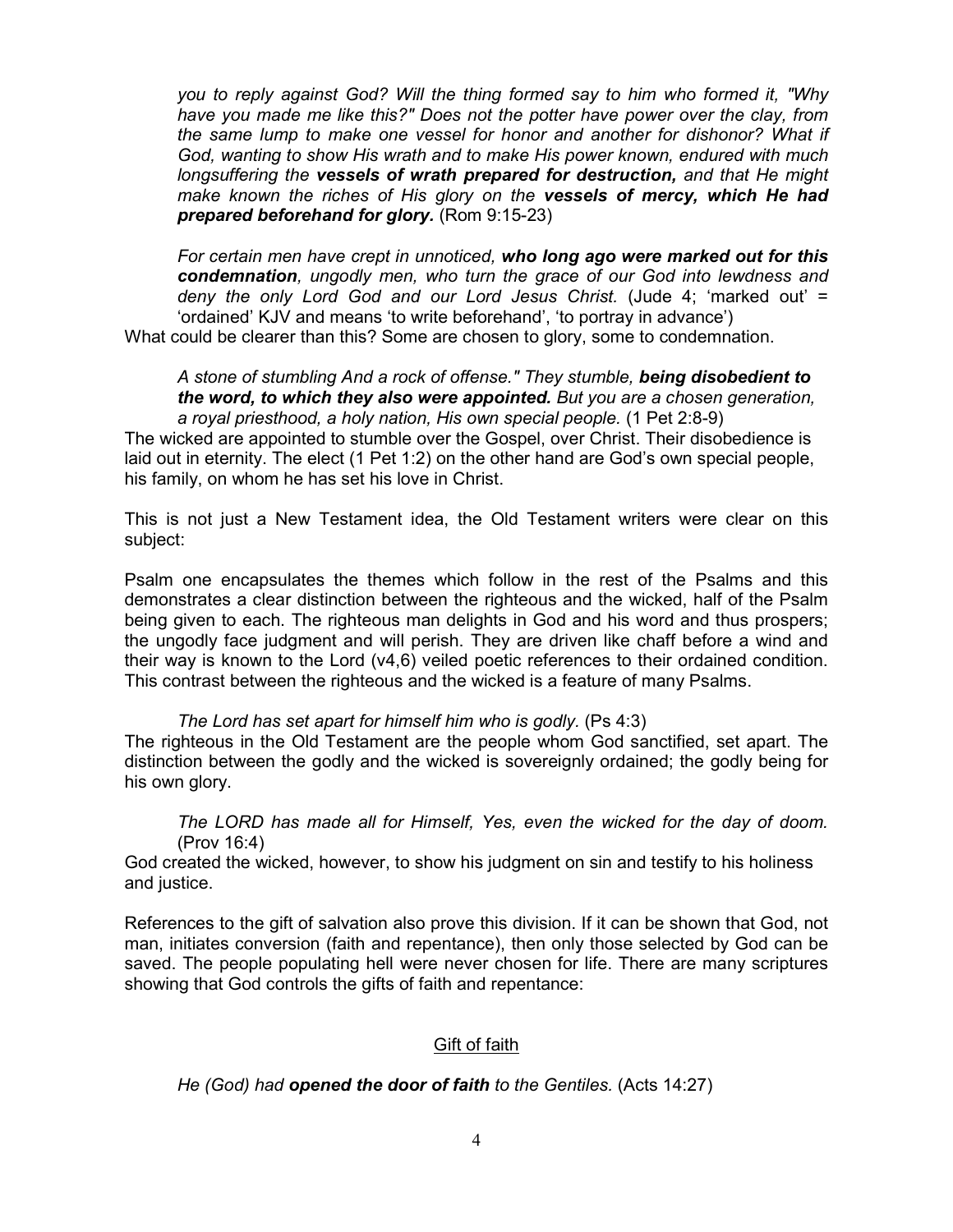*He (Apollos) greatly helped those who had believed through grace.* (Acts 18:27)

*For by grace you have been saved through faith, and that not of yourselves; it is the gift of God, not of works, lest anyone should boast.* (Eph 2:8-9)

*For to you it has been granted on behalf of Christ, not only to believe in Him, but also to suffer for His sake.* (Phil 1:29)

#### Gift of repentance

*Then God has also granted to the Gentiles repentance to life.* (Acts 11:18)

*Him God has exalted to His right hand to be Prince and Savior, to give repentance to Israel and forgiveness of sins.* (Acts 5:31)

*God perhaps will grant them repentance, so that they may know the truth.* (2 Tim 2:25)

*For you know that afterward, when he wanted to inherit the blessing, he was rejected, for he found no place for repentance, though he sought it diligently with tears.* (Heb 12:17, repentance is not in man's ability even when he wants it.)

God only gives faith and repentance to those elected to life. Conversion has nothing to do with man's initial choice or decision out of his own ability, faith and repentance come from God. If salvation is initiated by God, then those saved are those chosen (elected) by God; those condemned are not chosen to receive faith and repentance.

More could be added but this will do for our purposes. A portion of humanity is chosen to destruction because they are not elected to life. It dishonours the character of God to suggest that the reprobate are then blessed with the love of God, a love which is only reserved for his Son. Scripture suggests no other type of love in God. God's provision of food, rain, sun etc. to all mankind is the action of God's providence to all for the sake of the elect. The only reason why the world continues is that all the elect must come to repentance and some have not yet been born. This requires the continuance of seed and harvest until the last member of the elect community is saved.

I think that the scriptures quoted are very clear and the argument cannot be controverted; but there is more.

#### **Relative scriptures**

How do you deal with the many clear texts which state that God hates certain people? Under your scheme, all men know the love of God, at least until they are thrown into hell bereft of that love which did them no good. If this is true, who are the men God says he hates?

*The boastful shall not stand in Your sight; You hate all workers of iniquity. You shall destroy those who speak falsehood; The LORD abhors the bloodthirsty and deceitful man. But as for me, I will come into Your house in the multitude of Your mercy.* (Ps 5:5-7)

Here we see that God hates some people now, yet your theology has Christ dying for these same people. God says he abhors them but yet deals with David in mercy, a man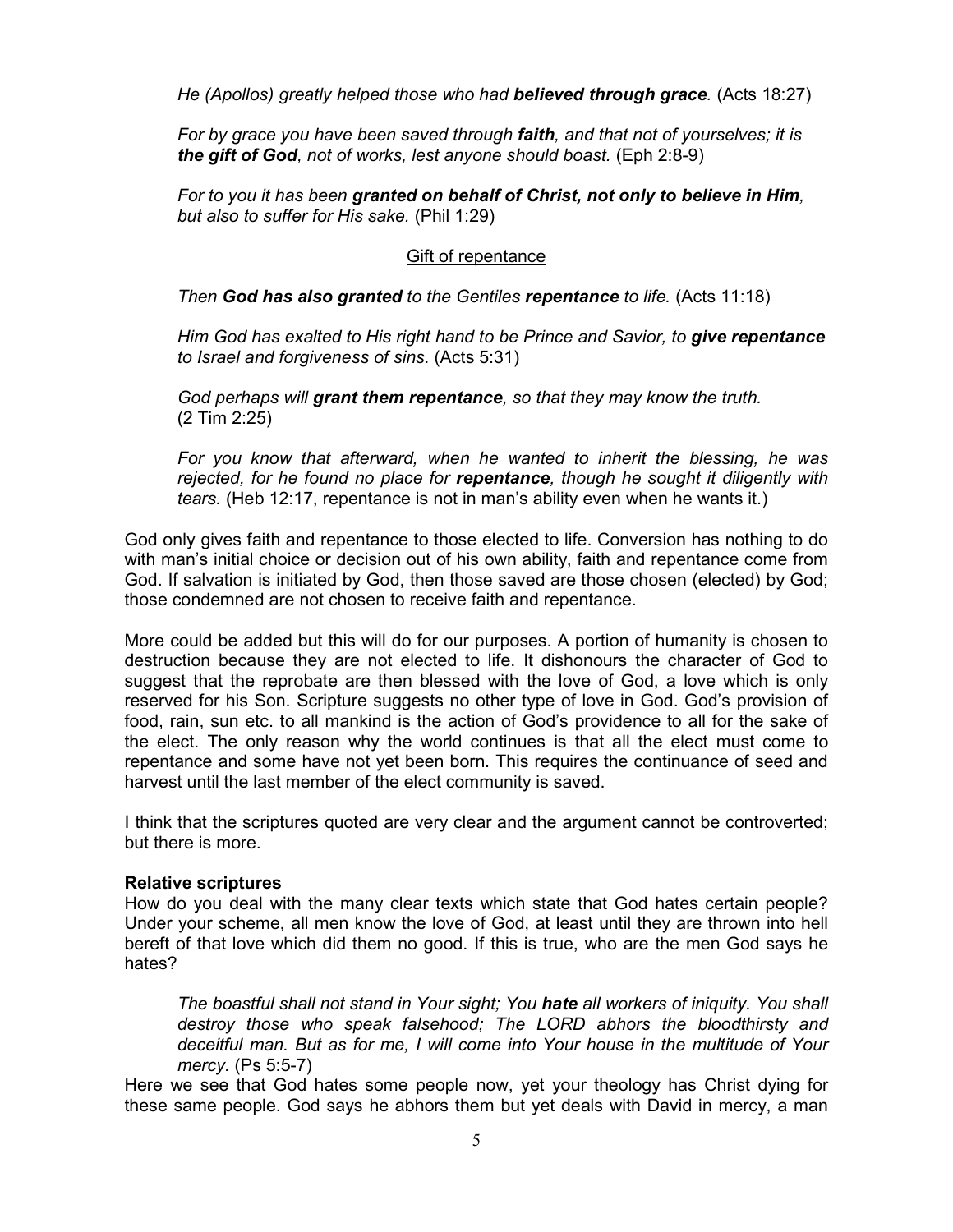who had also acted deceitfully and shed much blood. Why was he different? It can only be that he was chosen while the others were not.

*The LORD tests the righteous, But the wicked and the one who loves violence His soul hates.* (Ps 11:5)

*God is a just judge, And God is angry with the wicked every day.* (Ps 7:11) *But the wicked shall perish; And the enemies of the LORD, Like the splendor of the meadows, shall vanish. Into smoke they shall vanish away.* (Ps 37:20)

God is angry with the wicked and says that he hates them. Their end is judgment. We know that those who are condemned are the reprobate, so it is the reprobate who are also hated.

*Your hand will find all Your enemies; Your right hand will find those who hate You. You shall make them as a fiery oven in the time of Your anger; The LORD shall swallow them up in His wrath, And the fire shall devour them. Their offspring You shall destroy from the earth, And their descendants from among the sons of men. For they intended evil against You; They devised a plot which they are not able to perform. Therefore You will make them turn their back; You will make ready Your arrows on Your string toward their faces.* (Ps 21:8-12)

Some men are enemies of God. They hate him as much as he hates them and their end is 'as a fiery oven'. The children of these people are also destroyed - God's judgment and condemnation even affects families and generations. There is no free will to salvation here.

*You love righteousness and hate wickedness; Therefore God, Your God, has anointed You With the oil of gladness more than Your companions.* (Ps 45:7)

This verse is ascribed to Jesus in Hebrews. Wickedness is hated, but we know [above] that wickedness is generic, the wicked were chosen for a display of judgment from eternity; those who continue in wickedness are hated and will always be hated.

*You who love the LORD, hate evil!* (Ps 97:10)

*I* will set nothing wicked before my eyes; *I* **hate** the work of those who fall away. (Ps 101:3)

*Do I not hate them, O LORD, who hate You? And do I not loathe those who rise up against You? I hate them with perfect hatred; I count them my enemies.* (Ps 139:21-22)

We are commanded to hate evil in many places. The Psalmist is credited for hating those who fall away and who hate God. This is because there is a recognised hatred of God towards the wicked.

*" I have loved you," says the LORD. "Yet you say, 'In what way have You loved us?' Was not Esau Jacob's brother?" Says the LORD. "Yet Jacob I have loved; But Esau I have hated, And laid waste his mountains and his heritage For the jackals of the wilderness."* (Mal 1:2-3, quoted in Rm 9:13)

God hates specific people and reserves them for judgment. Again this condemnation affects whole lineages. Yet even here there is sometimes mercy when people are rescued from evil families and picked like a brand from the fire. The Bible gives us examples like Rahab, the thief on the cross and Mary Magdalene; nevertheless God's judgment often stretches throughout generations. This passage was important enough for Paul to incorporate it into his argument that God sovereignly chooses some but hates others. We cannot avoid the clear implications of these two texts. God sovereignly chooses to hate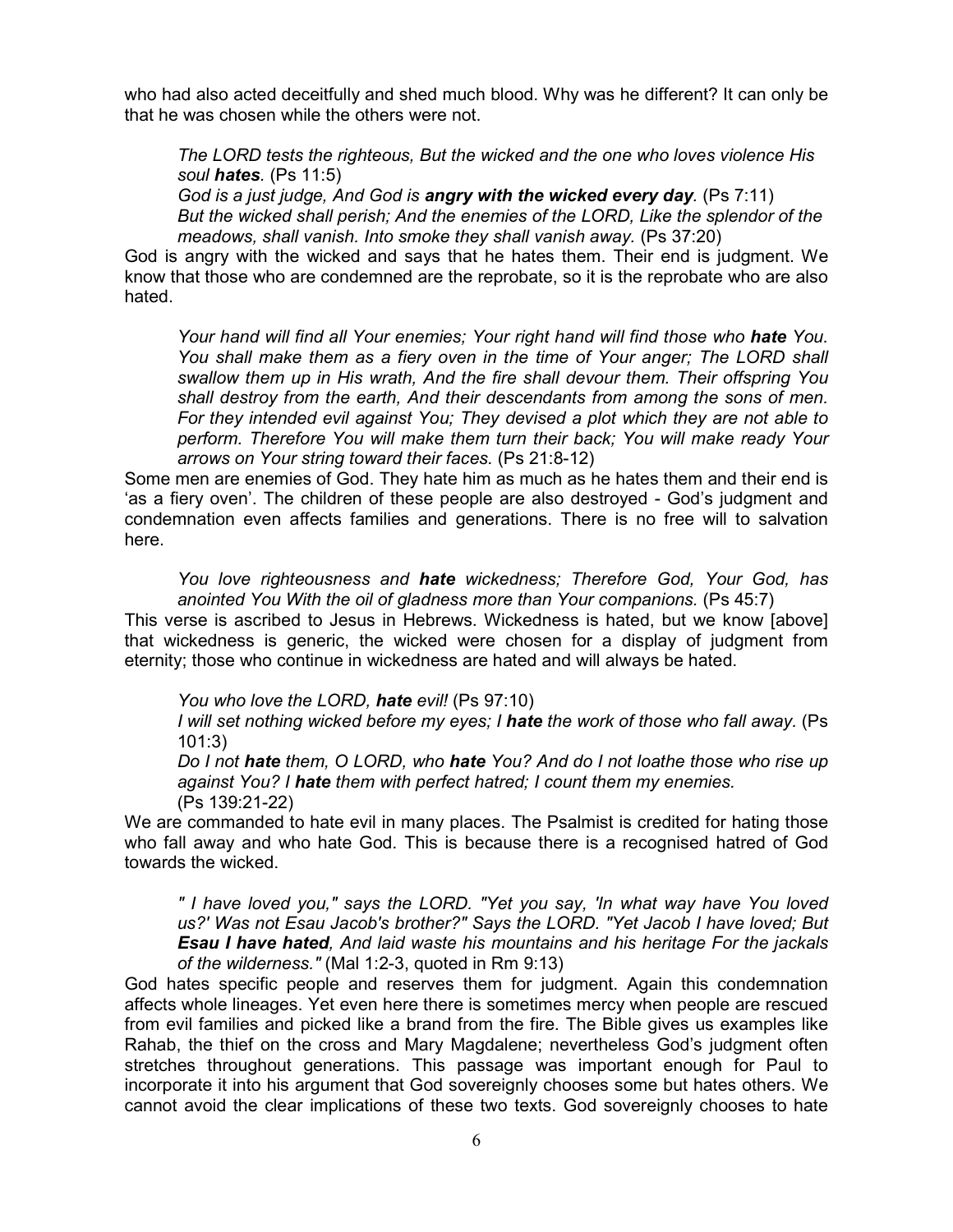certain people. This cannot be avoided by sophistry.

It will not do to say that the word 'hate' used here means only, 'to love less'. It does not, it means what it says and is even used in connection with the sin of murder in Jn 15:25.

Enough has been said to make the point firmly. All of this has to be explained if God really loves everyone. One cannot say that God loves everyone and provides an equal opportunity for salvation in the light of verses like these. Some people are scheduled for condemnation before they were even born. [Though we should also add that when born they hate God and do evil; they are judged for what they do. It is the soul that sins which will die.]

# The case for the opposition

Having got this far, it is now beholden to you to give support for the notion that God loves all people. I have supplied some evidence to show that he does not; the opposing view must supply texts which appear to state that he does, and then we can discuss relative values. Your problem is that there is not one scripture anywhere which categorically states that God loves all men. Not one. Neither is there a verse which states that God gives grace to all men. [There are some texts which, at first glance, seem to suggest that Christ died for all which we will look at shortly.]

The book of Acts which narrates the story of the initial spread of the Gospel gives us several sermons explaining what that Gospel is to Jews and Gentiles. Yet not once is the word love even mentioned in this book! Neither is the Gospel message predicated upon an apologetic that 'God loves you, therefore, give your life to him'. On the contrary, it states that all men are commanded to repent (Acts 17:30). It states that some came to faith because God opened their hearts (Acts 16:14). It states that only those ordained to eternal life believed the Gospel in Antioch (Acts 13:48). The overwhelming attitude of the apostles is based upon the sovereignty of God.

There are only two texts which come close to suggesting that God might love everyone These are Ps145:8-9 and Jn 3:16. In actual fact, one mentions God's love, but not in the context of all men; while the other implies all men, but not in the context of God's love.

#### **Ps 145:8-9**

8 *The LORD is gracious and full of compassion, Slow to anger and great in mercy.*  9 *The LORD is good to all, And His tender mercies are over all His works.* 

| v8 | gracious = channuwn              | v9 | $good = towb$           |
|----|----------------------------------|----|-------------------------|
|    | $composition = rachuwm (racham)$ |    | tender mercies = racham |
|    | $mercy = cheese$                 |    |                         |

Firstly, we must note that the word love does not appear in most translations of these verses anyway.

Here we see a distinction between the elect and everyone else. All God's works will give thanks, but it is the saints who bless him (v10). Verse 8 contains the covenant word *chesed* (steadfast love, mercy, loving kindness), but verse 9 only has the lesser word *racham* (compassion, pity, kindness) over all. *Chesed* is only used of the elect, regarding relations with God in the Old Testament, because it is conditional upon there being a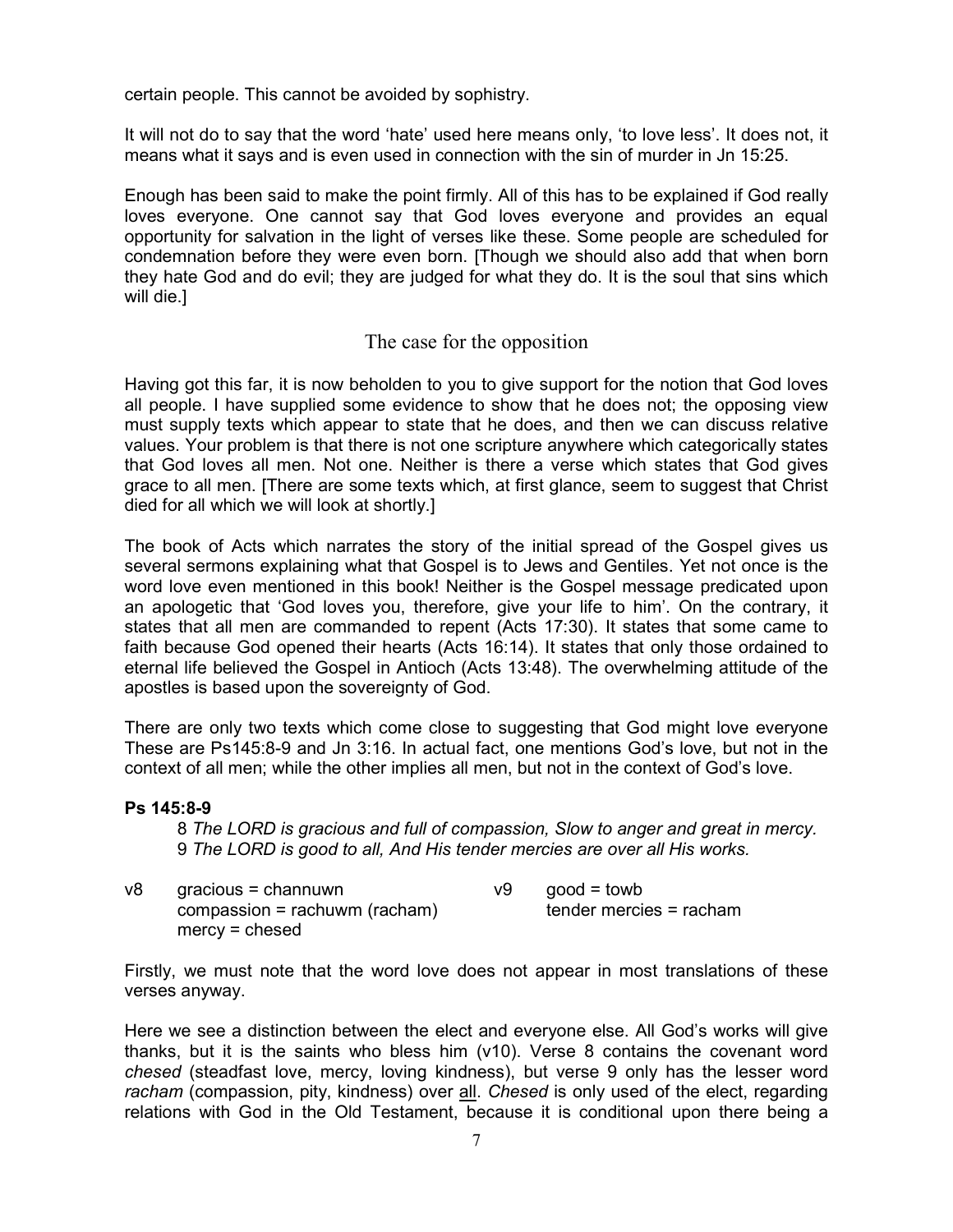covenant between the parties. The Psalm works out the disparity between the elect and the wicked. The elect are the saints who bless God (v10), tell of his power (v11) and his kingdom (v12). The Lord lifts up the falling and bowed down saints (v14) and is near to those who call upon him in truth (v18). God fulfils the desire of those who fear him (v19) and hears their cry, preserving those that love him (v20). The wicked, however, will be destroyed (v20)

The Psalm extols the goodness of God. He is good to all, providing food, warmth, rain and so on through his providential acts in nature (v9,15,16); but the splendour and glory of his kingdom (v11-13) is only known to the elect. They tell of this glory to 'the sons of men'. There is no basis for positing a love of God to all men or a desire to save everyone in this Psalm. [It should also be noted that the NIV translation of v13b God is *'loving to all he has made'* appears in only one Masoretic manuscript and is ignored by all the best translations.]

#### **Jn 3:16**

*14 "And as Moses lifted up the serpent in the wilderness, even so must the Son of Man be lifted up,* 

 *15 "that whoever believes in Him should not perish but have eternal life.* 

 *16 "For God so loved the world that He gave His only begotten Son, that whoever believes in Him should not perish but have everlasting life.* 

 *17 "For God did not send His Son into the world to condemn the world, but that the world through Him might be saved.* 

 *18 "He who believes in Him is not condemned; but he who does not believe is condemned already, because he has not believed in the name of the only begotten Son of God.* 

 *19 "And this is the condemnation, that the light has come into the world, and men loved darkness rather than light, because their deeds were evil.* 

 *20 "For everyone practicing evil hates the light and does not come to the light, lest his deeds should be exposed.* 

 *21 "But he who does the truth comes to the light, that his deeds may be clearly seen, that they have been done in God."*

As with several other texts used to support the notion that God loves everyone, if you make the word *'world'* here mean every human being, the result is universalism and hell would be empty, for it states in v17 that God wants the world to be saved not condemned. If *world* means 'everyone' in verse 16, then it also means 'everyone' in v17, but this is too bitter a pill to swallow. John cannot possibly have this in mind as he spends three verses (18-20) explaining the condemnation of those who do not believe.

# **'World'**

The word *'world'* frequently means a rather small group of people, especially in John's writings. In Jn12:19 it says that *'the world has gone after him'* (Jesus); meaning a group of people in a small country. [So also Mk 11:32; Lk 3:15; Mk 1:37; Lk 2:1. How often does one hear that the whole town turned out to see the Queen, for example, when a relatively small percentage actually did.]

The word *'world'* can mean different things. We are told that God loves the world in Jn 3:16 but in Jn 17:3-9 John states that Jesus does not pray for the world and in 1 Jn 2:15- 17 we are warned not to love the world. In Jn15:18-21 believers are said not to be of the world.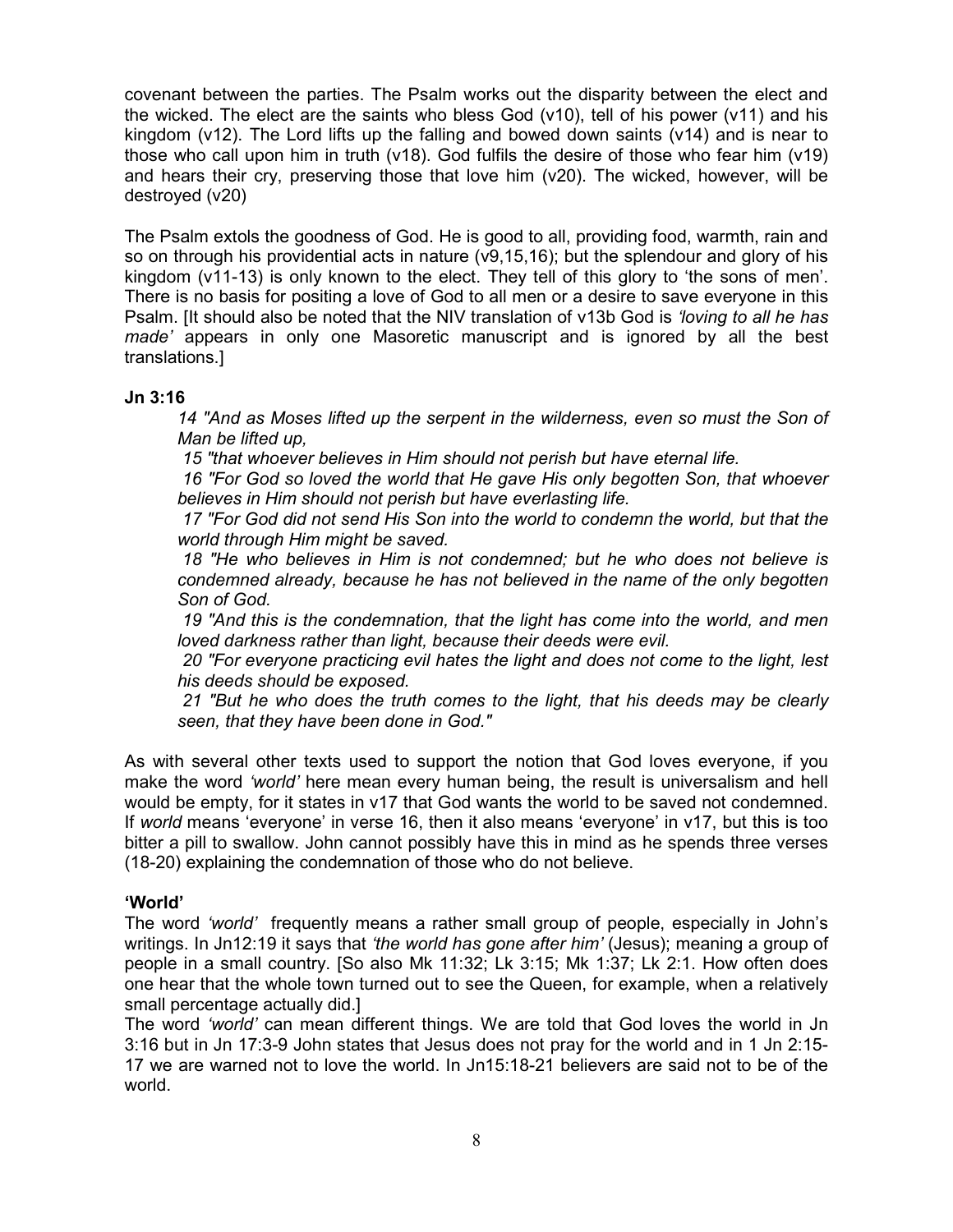A similar problem arises in Jn 1:29, *'Behold! The Lamb of God who takes away the sin of the world!'.* We know that John does not believe that the sin of everyone in the world is taken away. All these verses show that we must carefully interpret scripture, especially verses that can be misconstrued.

Without getting too technical, the word *kosmos* ('world') means 'an orderly arrangement', or an organic harmony, and from this Pythagoras used the word for the Universe (Cosmos). It seems clear that the word in Jn 3:16 is referring to the totality of the elect. To make it mean more reduces the section to teach universalism. Many more things could be said to strengthen this argument but I have said enough.

#### **'All'**

Perhaps I need to spend a little time on some similar texts based upon the word *'all'*. Examples would be Rm5:18b; Jn 12:32; 2 Cor 5:14-15;1 Cor 15:22; 1 Tim 2:4-6; 2 Pt 3:9. All these texts would teach universalism if they meant every human being. They must be restricted in scope - to the elect. Often the context provides the restriction, e.g. in 2 Cor 5:14-15 the 'all' is the group who no longer live for themselves, for whom Jesus was crucified and raised; in 1 Cor 15:22 it is the 'all' which is in Christ as opposed to the 'all' which is in Adam. In 1 Tim 2:4-6 the restriction is all classes and types of people, which Paul lists; [we could not pray (v1) for the 'all' mentioned here if it meant everyone on earth, but we can pray for all types of people]. Often the 'all' or 'world' was used to shake Jews out of the ingrained elitist notion that only Jews could be saved. Look at Acts to see how the Lord had to shock Peter, about this matter, with a vision.

The word *pantas* ('all') does not have a single fixed meaning. Its range of meanings are determined by the context which can be: all without exception, all without distinction, any, total, whole, or every kind. Like texts using the word 'world', one has to be very careful in making an interpretation; the nearer and greater contexts must be carefully considered.

# Final thoughts

# **The character of God**

*I know that whatever God does, It shall be forever. Nothing can be added to it, And nothing taken from it. God does it, that men should fear before Him.* (Eccles 3:14) *His favour is life.* (Ps 30:5)

God cannot have desires that are not fulfilled. Everything God does has a fulfilment and conclusion, there is never a gap. When it says that God desires 'all' to come to repentance, they all will. God's favour results in life not death. This is why the idea that God loves everyone, or desires everyone to be saved is close to blasphemy. It posits that God earnestly desires and wills something which is then unfulfilled and unsatisfied. If Jesus is a ransom for all, then all the 'all' will be ransomed because Jesus is God. The Jesus that dies for many and saves the few is not the God of the Bible. Can anyone seriously suggest that the most precious substance in the universe, the blood of Jesus, can actually be wasted? That God makes his Son suffer more than was necessary? What does that make God? Can God draw all men to himself and then fail to save some because their will was stronger than his and they refused to come?

The essence of Calvinism is that God is God. The essence of Arminianism is that man helps God. The essence of modern evangelicalism is that man is God. The essence of modern secular society is that man creates God. Where do you want to be in this?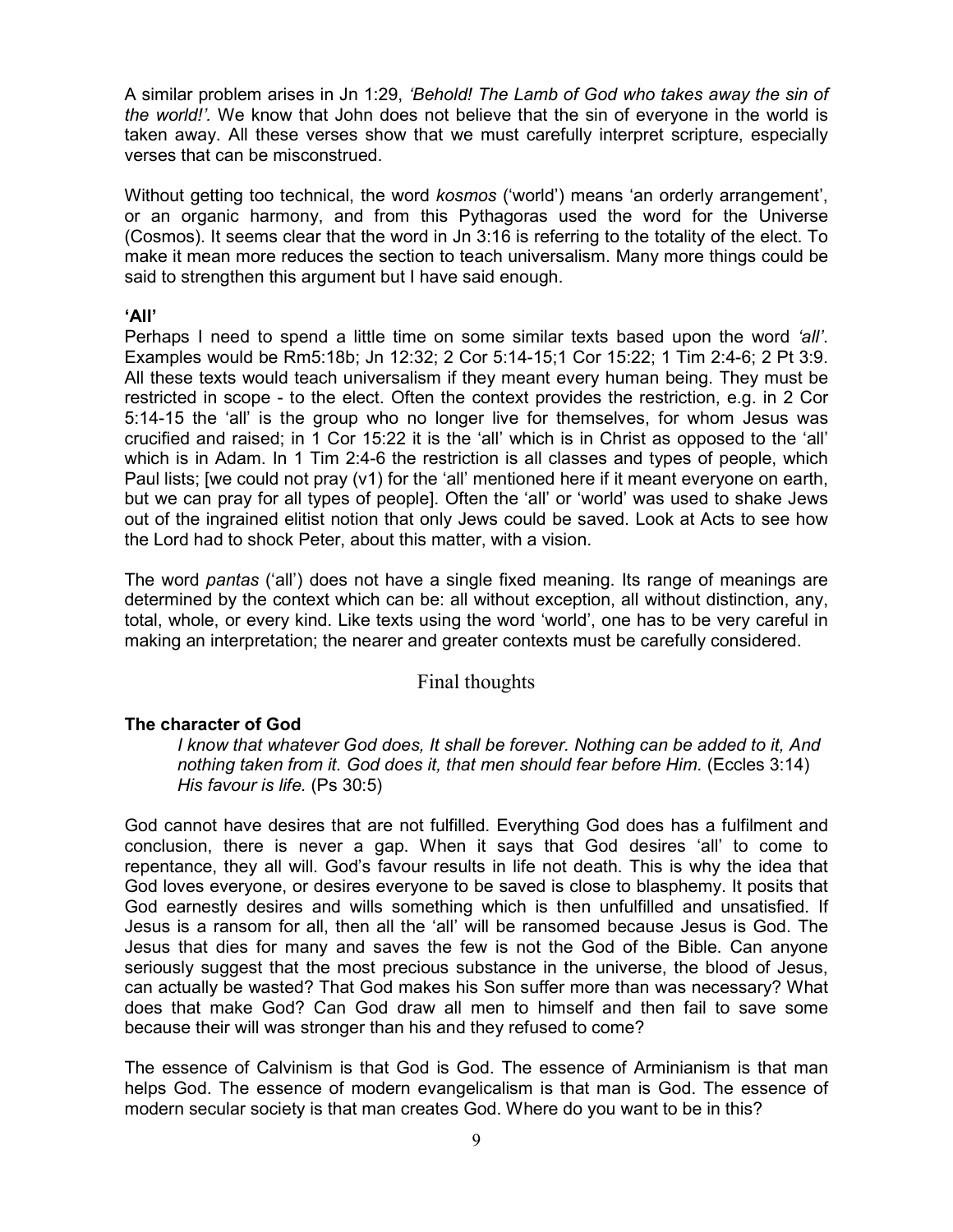The person of God is the root of Biblical Christianity. If we get this wrong, everything will be wrong. *'The fear of the Lord is the beginning of wisdom'.* We cannot afford to make a mistake here. We must treat God as God. It belittles God to suppose that he must fit into our sensitivities, that he is 'nice' and 'cuddly', that he would never willingly send someone to hell. We should be amazed that anyone at all is saved. With the world and the church in the state it is in we should be gobsmacked that it continues another day.

#### **The objects of God's love**

John, the so called apostle of love, makes crystal clear that God's love is relational, covenantal. Only those who live in Christ know this love. God gives his love only to those whose sins the Son has propitiated (v10).

*He who does not love does not know God, for God is love. In this the love of God*  was manifested toward us, that God has sent His only begotten Son into the world, *that we might live through Him. In this is love, not that we loved God, but that He loved us and sent His Son to be the propitiation for our sins.* (1 Jn 4:8-10)

God's love is towards those in Christ, part of his family. John states clearly that God's love is only manifested in those who live through Jesus. The love of God, when applied to a person, saves and sanctifies him. It does not result in his condemnation. To suggest that God loves the reprobate, the very people he has repeatedly stated that he hates, is close to blasphemy. In the light of the scriptures examined, there is no reason to assert this, other than modern sensitivities that God must be nice to all. We have thus lost our roots in the Biblical texts if we make this assertion.

#### **Sin**

As is so often the case, the idea that God loves everyone panders to a weakened view of the sin of man. Many almost feel that God owes them a favour. A perverted sense of fair play demands that God give everyone a fighting chance at eternal life. Few seem to realise these days what our rebellion did to God, what a stench our behaviour is in his nostrils, even Christian behaviour. God must have a declaration to the universe of his justice, wrath, condemnation and holiness as well as his mercy, love, faithfulness and compassion. Hell must exist for a testimony to God's eternal justice. That any of us escape is passing strange. We have no rights to any special treatment at God's hands. Who better to decide who inhabits hell and who shares in heaven?

#### **The doctrines of grace**

The idea that God loves everyone destroys the Biblical doctrines of grace:

Total depravity: if God loves everybody and if Jesus died for everyone, but not everyone is saved, then all the people who reject the Gospel have managed to resist God's best efforts to save them. The Bible states that God draws people to Christ, but in this view some stand their ground. Conversely, if God only provides a global salvation available to all if they choose it, then the initial act of salvation is determined by dead men and not God; but we know this is unscriptural. Both cases posit that man is stronger than God.

Unconditional election: if God loves everyone, why does the Bible state from cover to cover that he has chosen or selected only a portion of humanity? Many people, like yourself have decided that this doctrine cannot be true. One local 'evangelical' pastor called it a myth! If God decides when sparrows die and when our hair falls out, then it is no greater task to decide who goes to hell and who goes to heaven. Predestination of sparrows is wider than election of saints. Why one and not the other?

Limited atonement: if the *'all'* passages refer to everyone, then God must love and give